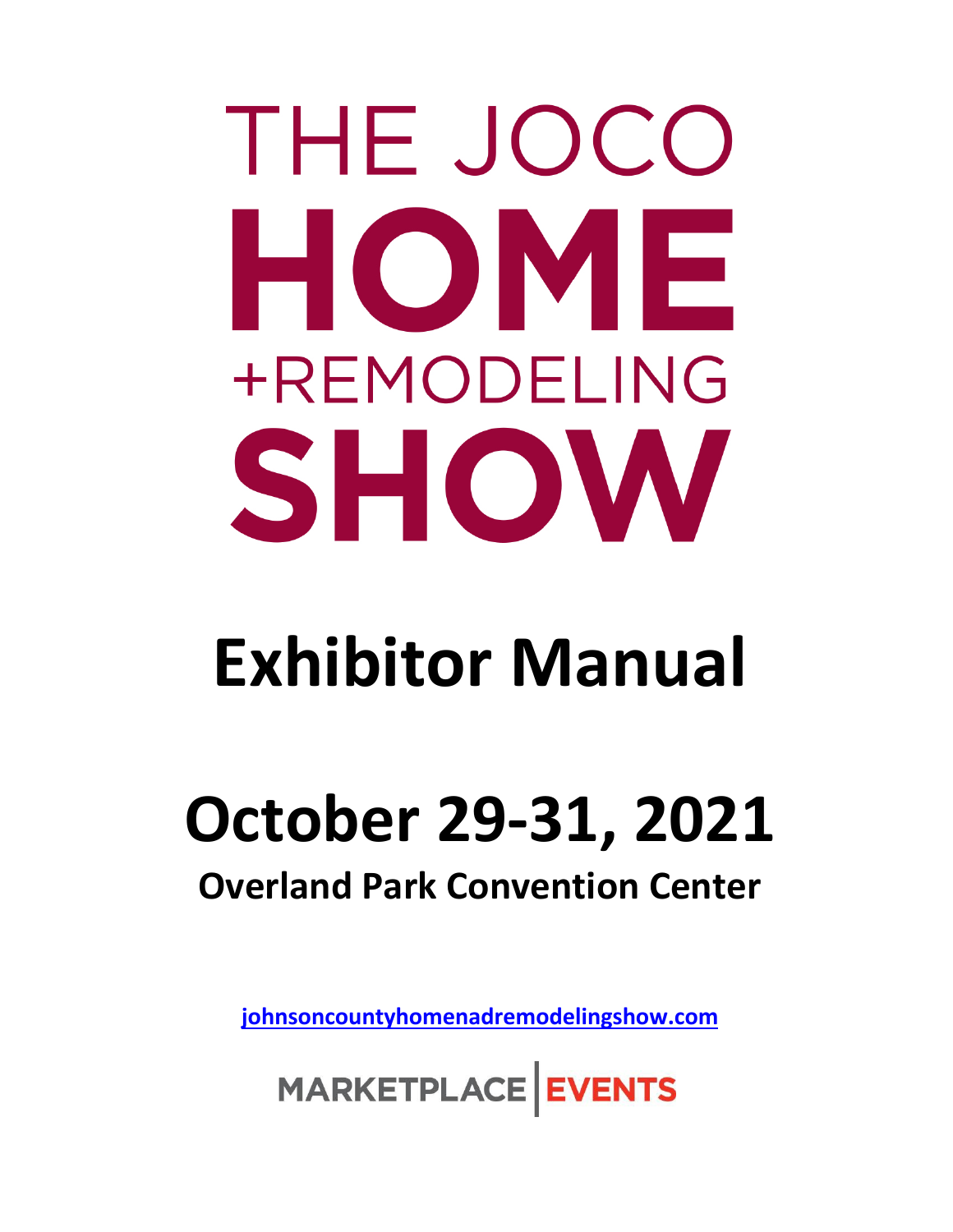#### **TABLE OF CONTENTS**

#### **GENERAL INFORMATION**

#### 

#### **SHOW DECORATOR & UTILITIES**

#### **SECTION 2**

#### **REGULATIONS**

#### **SECTION 3**

| SECTION 4<br>EXHIBITOR BADGES, PARKING, COMPLIMENTARY PASSES, ETC. |  |
|--------------------------------------------------------------------|--|
|                                                                    |  |
|                                                                    |  |
|                                                                    |  |
|                                                                    |  |
|                                                                    |  |
|                                                                    |  |

#### **SECTION 1**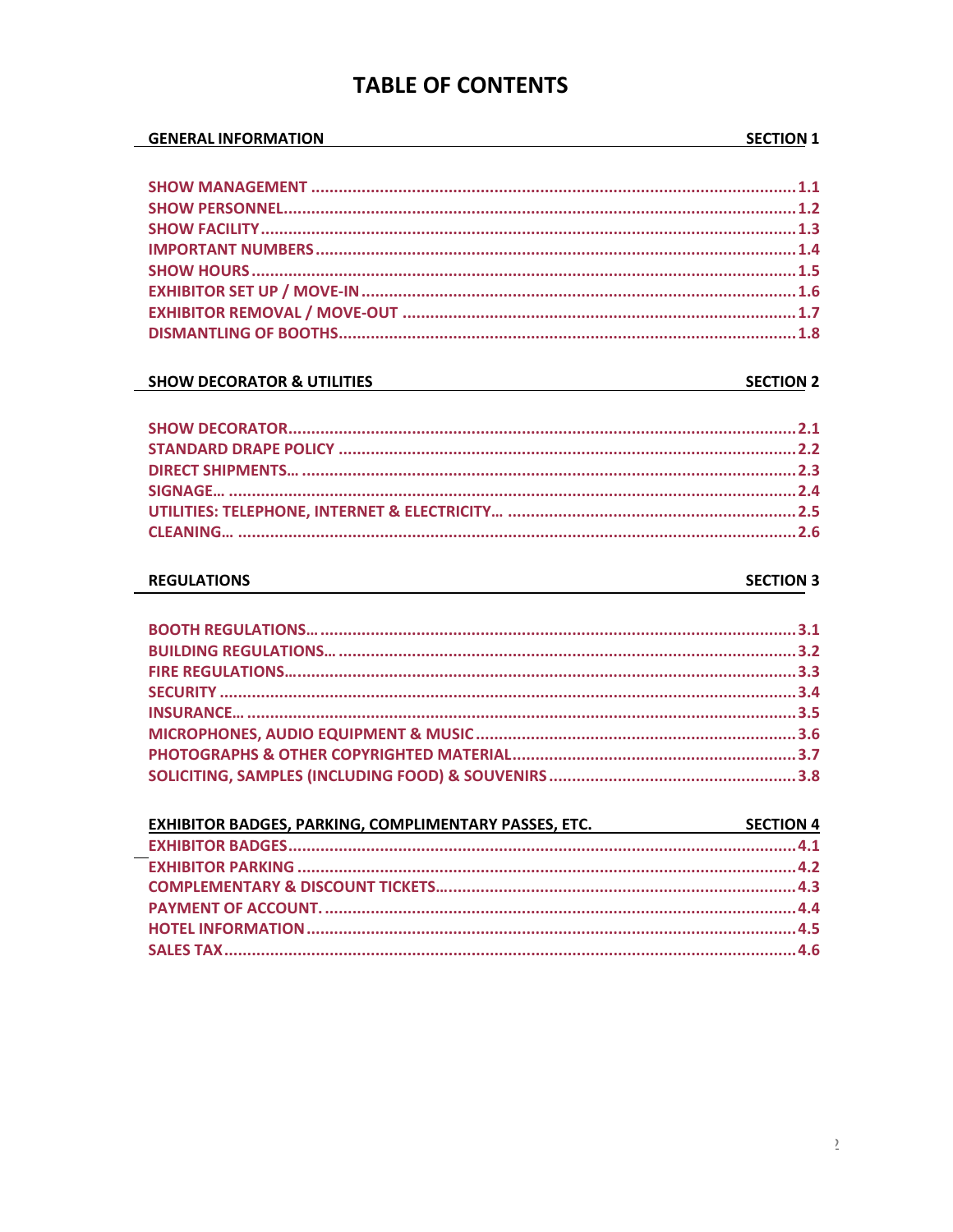#### **The 10 minutes you take now to review this information will save you time and money when setting up your display at the show.**

#### **SECTION 1: GENERAL INFORMATION**

#### **1.1 SHOW MANAGEMENT:**

The JOCO Home + Remodeling Show is produced and managed by: Marketplace Events, LLC 2000 Auburn Drive, Suite 200 Beachwood, OH 44122

#### **1.2 SHOW PERSONNEL:**

| Shannon Nathe Show Manager |                         | 816.931.4686 Ext 289   ShannonN@mpeshows.com                        |
|----------------------------|-------------------------|---------------------------------------------------------------------|
| Tasha Arends               |                         | Exhibit Sales Consultant 816.931.4686 Ext 290   TashaA@mpeshows.com |
| Ryan McCune                | <b>Show Coordinator</b> | 816.931.4686 Ext 305   <mark>RyanM@mpeshows.com</mark>              |

#### **1.3 SHOW FACILITY:**

The JOCO Home + Remodeling Show is held at the Overland Park Convention Center (OPCC).

6000 College Boulevard | Overland Park, KS 66211

#### **1.4 IMPORTANT PHONE NUMBERS:**

| Marketplace Events Office              | 816.931.4686 |
|----------------------------------------|--------------|
| <b>On-site Show Office</b>             | 913.339.3205 |
| <b>Overland Park Convention Center</b> | 913.339.3000 |
| George E Fern Company, "Fern"          | 800.774.1251 |

#### **1.5 SHOW DAYS AND HOURS:**

| Friday, October 29th               | 10:00 am-9:00 pm   |
|------------------------------------|--------------------|
| Saturday, October 30 <sup>th</sup> | 10:00 am - 9:00 pm |
| Sunday, October 31st               | 10:00 am-6:00 pm   |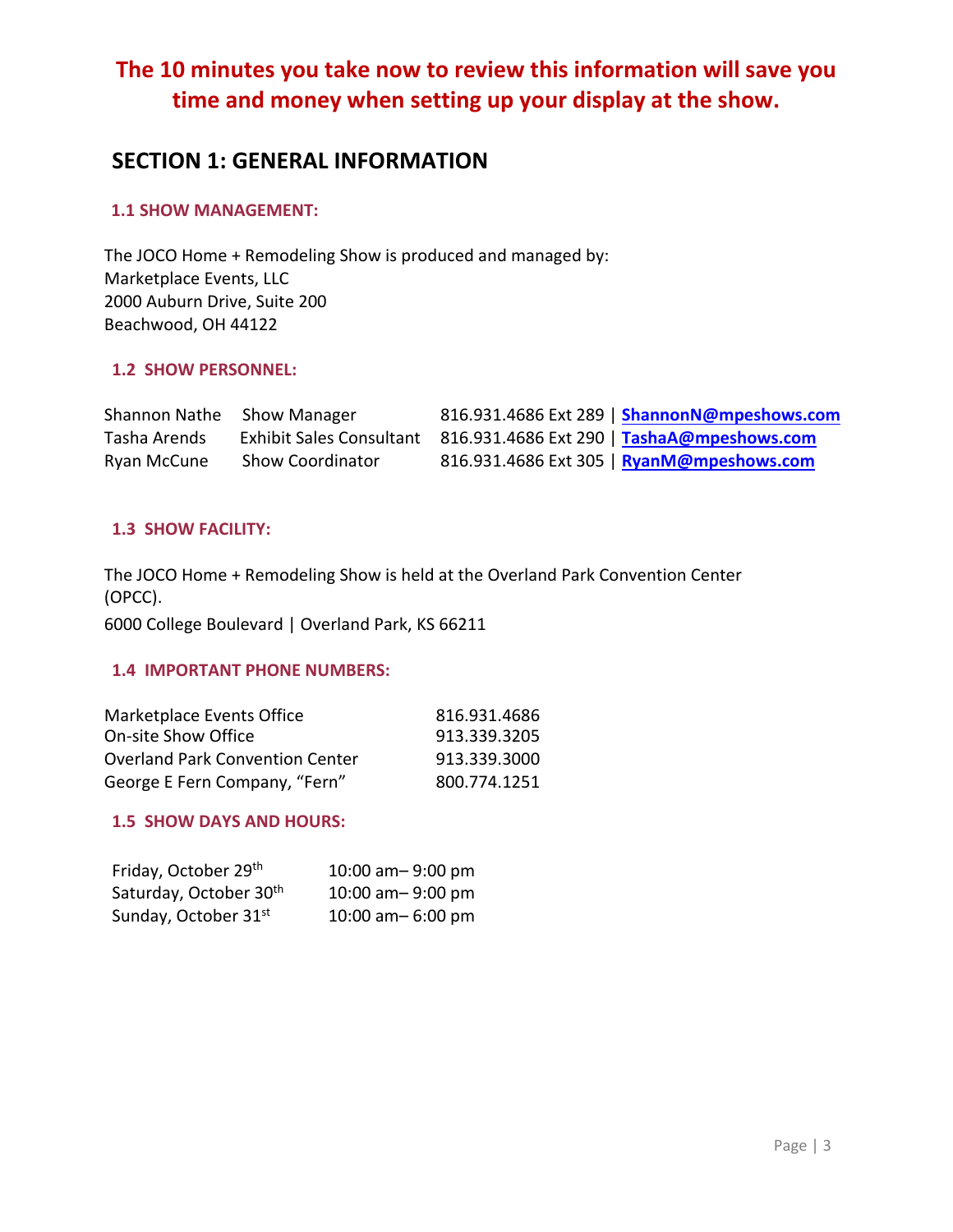#### **1.6 EXHIBIT SET UP / MOVE-IN:**

#### **Move-In dates & hours:**

Assigned dates & times can be found on the map below. Exhibitors may only drive into the building during the scheduled times. Hand carry or push cart move-in is allowed any time during and/or after assigned times.

[Click Here](https://marketplaceevents.azureedge.net/sitefinity/docs/default-source/default-document-library/click-here1b3e2d0ea9a06e0abe1eff0000415d3a.pdf?sfvrsn=4d9e433e_0) to Enlarge or Download Map

| General move-in hours are:         |                      |
|------------------------------------|----------------------|
| Tuesday, October 26 <sup>th</sup>  | $9:00$ am $-6:00$ pm |
| Wednesday, October 27th            | $8:00$ am $-6:00$ pm |
| Thursday, October 28 <sup>th</sup> | $8:00$ am $-8:00$ pm |

#### **Upon arrival at the facility:**

Go to the Show Office upon arrival and sign for your exhibitor badges. The On-site Show Office is located just outside the entrance to the Exhibit Hall.

**If you have individuals helping in your exhibit space during the show and you will not see them prior to the show, please leave them with us BEFORE Friday. Badges left at the On-site Show Office prior to the opening of the show will be put in WillCall located on the upper level next to the box office. Your workers will not be able to get through security/tickets takers without an Exhibitor Badge.**

- Vehicles may NOT drive on carpeted areas. Clarify with Show Management Personnel whether or not your exhibit space is located in a carpeted area.
- If you ordered carpet, tables, or chairs from Fern (Show Decorator), make sure these are in your exhibit space. If not, go to their office at the show and speak with them. They will be at the show during move-in until 3pm, Tuesday through Thursday.
- If you ordered electricity or telephone service for your booth, please verify your order with the Overland Park Convention Center. They will also be at the show during move-in until 3pm, Tuesday through Thursday.
- If you are allowed to drive into the facility to unload your exhibit, it is imperative to unload quickly and move your vehicle outdoors, so that other exhibitors can have their turn.
- If you need a hand truck, cart, or dolly for moving in your exhibit, please bring one with you as they are not provided by show management. Do not expect to find one at the facility for your use

#### **ABSOLUTELY NO DRIVING IN THE BUILDINGS AFTER 12:00 PM THURSDAY**

No cars or trucks will be allowed in the building after this time.

Due to the aisle carpet installation, all large items must be placed inside your booth space by Noon on Thursday, October 28<sup>th</sup>.

Make sure to clear all trash, boxes, crates, etc. from the aisles by Thursday, October 28<sup>th</sup>, 8:00 pm. If you need additional time, please make special arrangements with Show Management.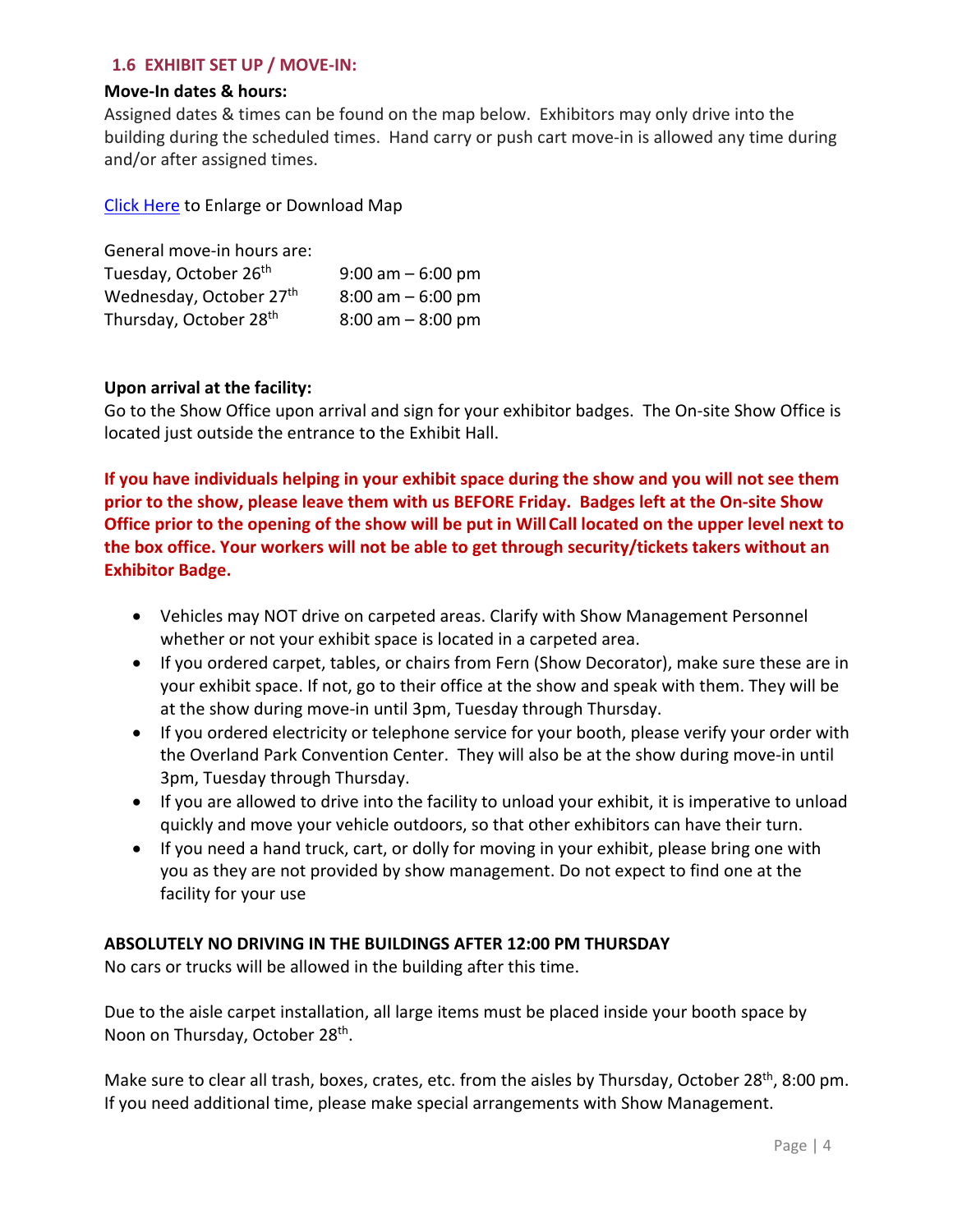#### **1.7 EXHIBIT REMOVAL / MOVE-OUT:**

Assigned times can be found on the map below. Exhibitors may only drive into the building during the scheduled times.

#### [Click Here](https://marketplaceevents.azureedge.net/sitefinity/docs/default-source/default-document-library/map-move-out-21joco-version-2021_08_27.pdf?sfvrsn=69b5413e_0) **to Enlarge or Download Map.**

6:01 pm - 8 pm

RED SECTION is last in, first out. Must move out Sunday immediately following show close to clear pathway to loading dock doors. RED ZONE EXHIBITORS should stop by the Show Office Sunday afternoon for a Dock Pass, allowing your vehicle to proceed to the front of the line.

8:00 pm- 11 pm

ALL SECTIONS are encouraged to begin breaking down their exhibit space while the red section is cleared. Exhibit space must be COMPLETELY disassembled before vehicle will be permitted to drive into the building.

General move-out hours are: Sunday, October  $31<sup>st</sup>$  6:01 pm – 11:00 pm All booths must be fully vacated by  $11:00$  pm, Sunday, October  $31^{st}$ .

#### **1.8 DISMANTLING BOOTHS:**

Aisle carpet will be removed on Sunday evening immediately after show closing. Once the aisles have been cleared, vehicles may enter the building for loading of heavy items. Everything your company brought to the show must be removed or disposed of properly. If not, your company will be charged for the cleanup.

#### **NO EXHIBIT CAN BE REMOVED, EVEN IN PART, UNTIL IT IS ANNOUNCED OVER THE PUBLIC ADDRESS SYSTEM THAT IT IS PERMISSIBLE. LISTEN FOR THE ANNOUNCEMENT - IT WILL BE LOUD AND CLEAR.**

Any exhibitor dismantling or packing before the show closes will not be given priority for booth placement at the 2022 show.

#### **SECTION 2: DECORATOR & UTILITIES**

#### **2.1 SHOW DECORATOR, FURNITURE RENTAL:**

#### **George E Fern Company, "FERN"**

Exhibitors are responsible for **flooring** (**required for all booths.**) You may supply your own tables and chairs or rent from the show decorator. An advanced purchase discount is offered & will ensure availability of all needed items.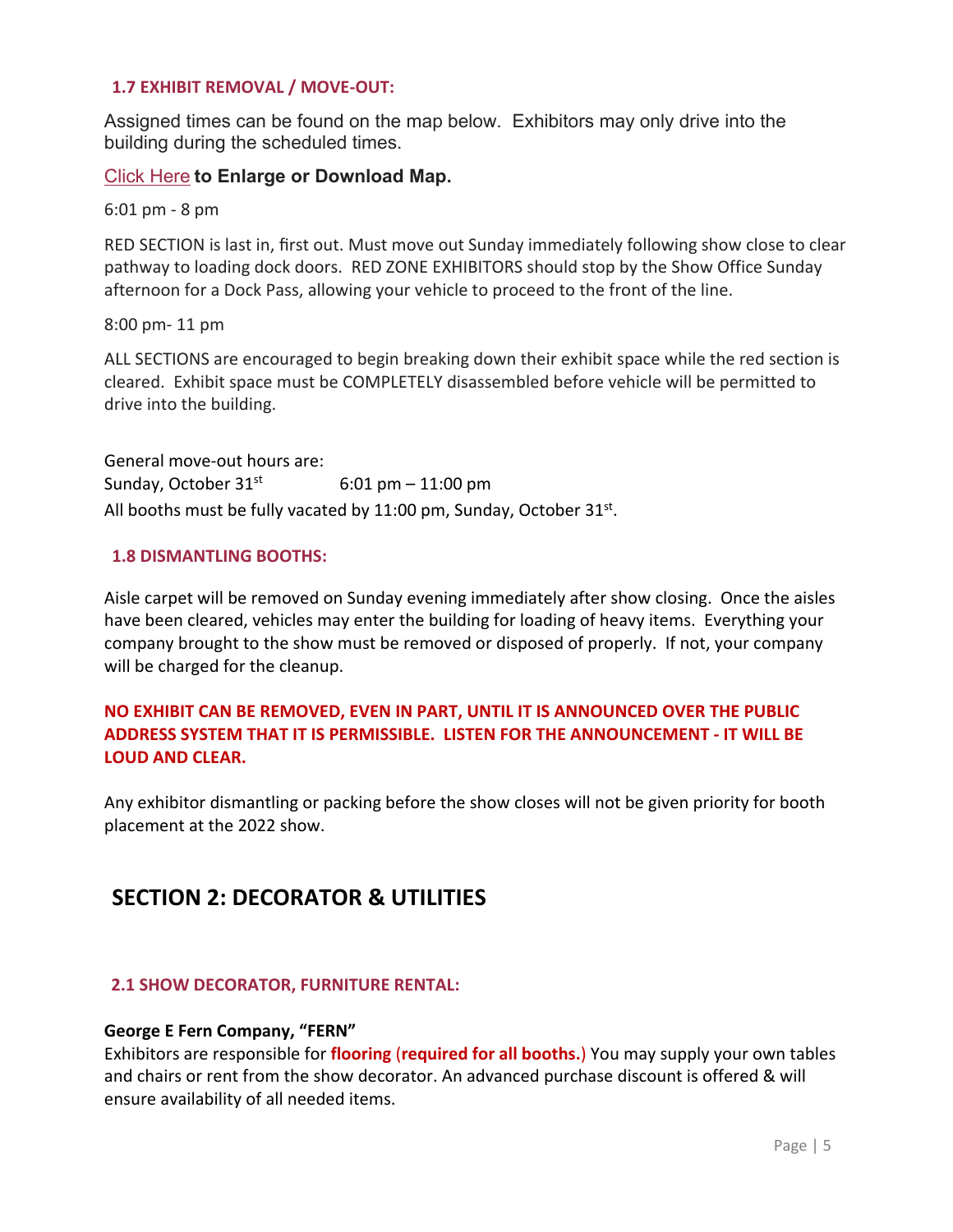As an exhibitor, you will automatically receive an introduction email from Fern with instructions on creating your password in **[OneView](https://fernoneview.com/)**.

After you've logged on and created an account you will be able to order services online using OneView. Please e-mail Fern Exhibitor Services at **[exhibitorservices@fernexpo.com](mailto:exhibitorservices@fernexpo.com)** should you have any questions or if you need to have the introduction e-mail resent.

**[Click Here](https://vimeo.com/386508998)** for a video tutorial of Fern's OneView.

The decorator office will be open during move-in, show, and move-out for exhibitors requiring furniture, carpet, etc. at the show.

Certain areas within the facility are carpeted. If you are not sure if your exhibit space is in a carpeted area, contact Marketplace Events sales staff for clarification. Carpet/flooring is not required within exhibit space on carpeted areas of thefacility.

#### **2.2 STANDARD DRAPE DISPLAY**

Show management will provide without charge one 8' high back wall drape (excluding "island" spaces), and side rail drapes, which extend from the back of the booth to the front of the booth at a height of 3' (excluding corner booths). Any portion of an exhibit or exhibit materials exceeding 8' in height must be approved by Show management.

The standard drape equipment is the property of the official show decorator. Their permission must be obtained to attach any materials to the drape or use it for any other purpose than a backdrop.

PLEASE NOTE: Only the style and color of drapery as described will be supplied at no cost.

#### **2.3 DIRECT SHIPMENTS (SENDING MATERIALS TO THE SHOW):**

Shipping and storage of exhibit materials or products can be arranged with the Show Decorator. Contact George E. Fern Company for instructions.

#### **DO NOT SEND SHIPMENTS DIRECTLY TO THE FACILITY OR TO MARKETPLACE EVENTS. IT WILL BE REFUSED.**

#### **2.4 SIGNAGE:**

Exhibitors will be supplied with one (1) standard 7" x 44" company identification sign. Your sign will read exactly as your booth was contracted.

Banner height may not exceed 8' (top of banner). Banners may be ONE sided only, and not face into another exhibitor's booth. Banners with writing or logos on both sides are NOT permitted. Handwritten signs or banners are NOT allowed – USE PROFESSIONAL SIGNS ONLY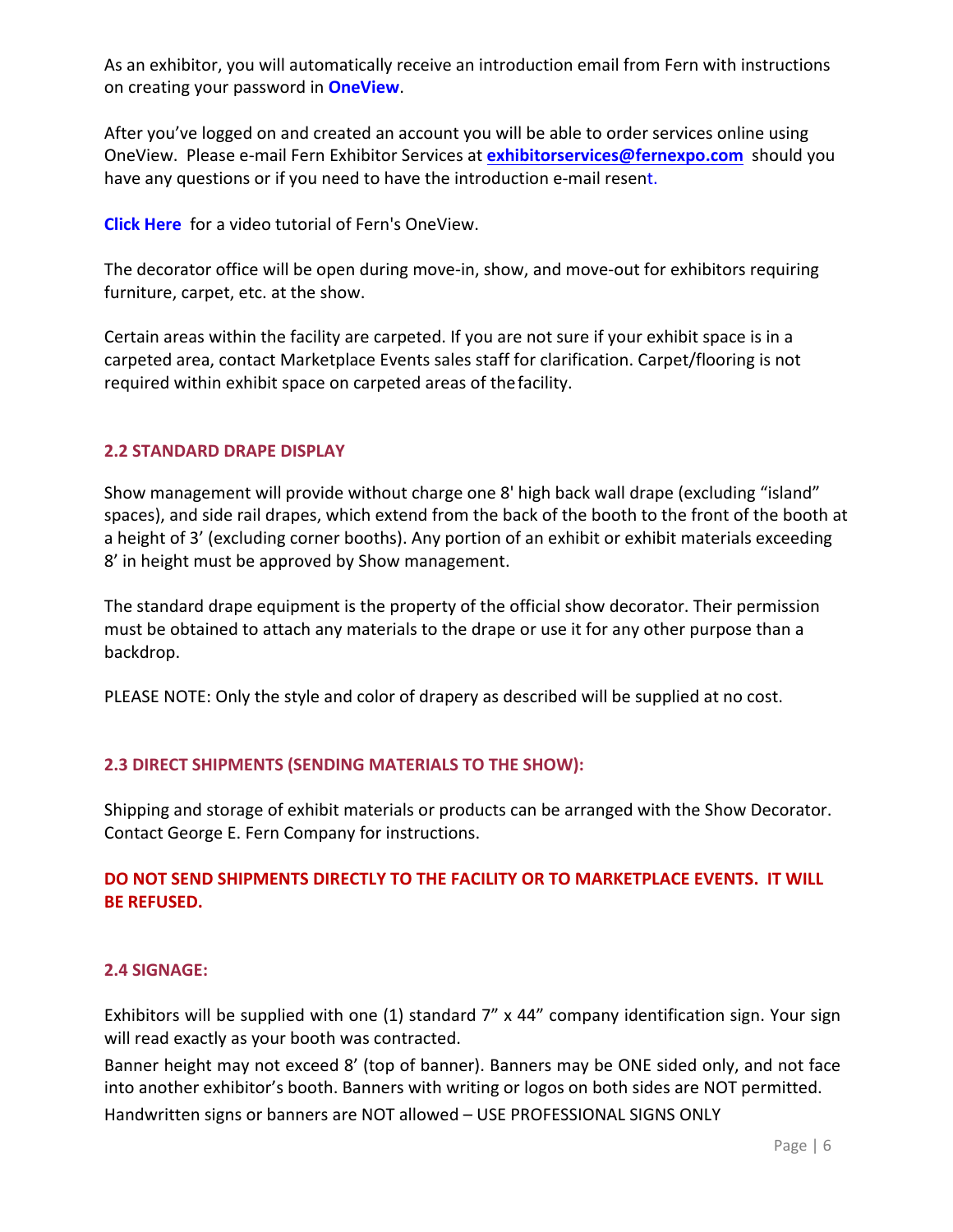#### **2.5 UTILITIES -- TELEPHONE, INTERNET & ELECTRICITY:**

Electricity, telephone service, cable, water for exhibits (filling and draining services) and compressed air connections are provided through the Overland Park Convention Center for a fee. By pre-ordering these items, exhibitors can take advantage of discounted pricing. Contact the OPCC for specifics at (913) 339-3000, or visit **[https://opconventioncenter.com/consumer-show](https://opconventioncenter.com/consumer-show-space-in-overland-park-kansas/)[space-in-overland-park-kansas/](https://opconventioncenter.com/consumer-show-space-in-overland-park-kansas/)**

#### **2.6 CLEANING:**

Aisles will be cleaned every evening during the show. Exhibitors are responsible for the upkeep and cleaning the inside of their own booths. If exhibitors have light trash, it should be bagged and placed in the aisle at the close of the show.

During Move-Out everything that your company brings to the show must be moved or disposed of after the show, if not there will be a charge to your company for clean-up.

#### **SECTION 3: REGULATIONS**

#### **3.1 BOOTH REGULATIONS:**

Show Management reserves the right to refuse entry or to have removed at the exhibitor's expense, any display that is not in accordance with these rules and regulations. If any doubt exists, the exhibitor must provide details and have such exhibits approved by show management. Management may require exhibitors to make such alterations to their displays as it deems necessary to the proper conduct of the exhibition and, or failure to comply, may order the immediate removal of the entire exhibit without compensation and at the Exhibitor's Expense.

Exhibits must be designed and constructed so they do not obstruct the general view of the show or detract from other exhibits. All sides and surfaces, front and back of exhibits which are exposed to view must be properly finished and decorated by exhibitor at their own expense and to the satisfaction of neighboring exhibitors and Show Management. No advertising is allowed on the reverse of an exhibit without prior approval by show management. Certain areas within the facility have ceiling height restrictions. Absolutely no tents of any kind are allowed without show management prior consent.

No exhibits will be permitted which interfere with the use of other exhibits or impede access to the free use of the aisle.

**FLOORING: ALL FLOORS WITHIN EXHIBIT SPACES ON UNCARPETED AREAS OF THE FACILITY MUST BE 100% COVERED WITH CARPETING, ASTROTURF, VINYL FLOORING, ETC. – NO EXCEPTIONS.** Flooring is NOT included in the cost of your booth. Any carpet extending into the common aisle is subject to being cut and removed.

**TABLE SKIRTING: IT IS MANDATORY THAT ALL TABLES ARE PROPERLY SKIRTED.** Skirting must go from the edge of the table to the floor on all four sides. All skirting must be pressed and neat. Use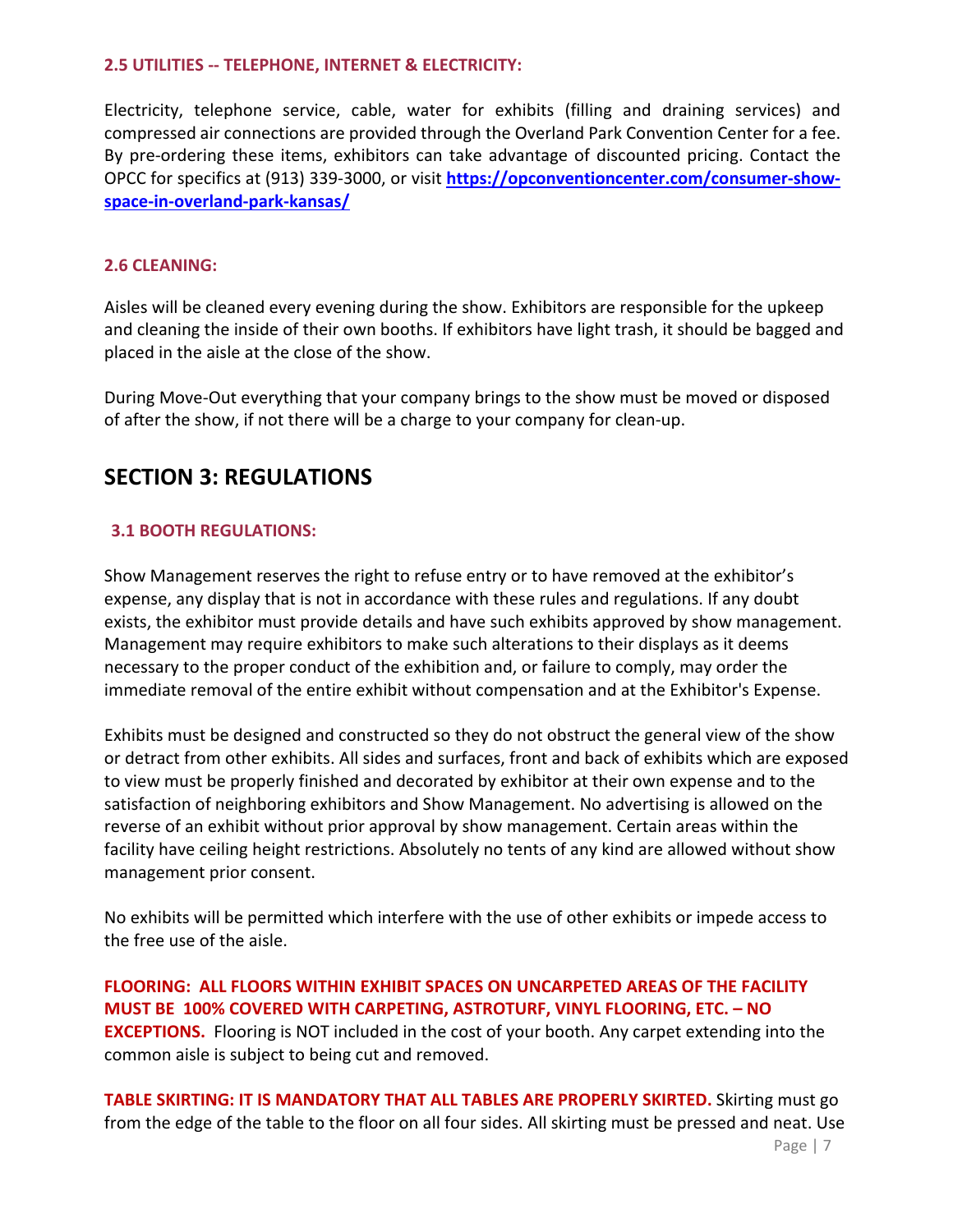of plastic tablecloths, sheets, shower curtains or any type of makeshift tablecloths is NOT permitted. We strictly enforce this and will skirt all incorrectly skirted tables at the exhibitor's expense.

#### **IT IS REQUIRED THAT EXHIBITORS ALWAYS HAVE A STAFF MEMBER IN THEIR EXHIBIT DURING SHOW HOURS. SHOW MANAGEMENT DOES NOT ASSUME ANY RESPOSIBILITY FOR LOSSES.**

#### **BOOTH PERSONNEL, INCLUDING DEMONSTRATORS, RECEPTIONISTS AND MODELS ARE REQUIRED TO CONFINE THEIR SALES ACTIVITIES WITHIN THEIR OWN BOOTH SPACE.**

No spraying of scented fluids is allowed during the show

All inventory and personal items must be stored **COMPLETELY OUT OF SIGHT**. Your booth should look professional and inviting to the attendee. Holiday décor is welcome and makes your booth more appealing to consumers!

Exhibitors must make arrangements to dispose of any shipping crates or other rubbish created through the building or dismantling of their individual display

#### **3.2 BUILDING REGULATIONS:**

- Smoking is prohibited inside the Overland Park Convention Center. Anyone in violation is subject to a fine by the City of Overland Park.
- ADA service animals (i.e., Guide dog, signal dog) or any other animal individually trained to aid an individual with a disability are allowed in the facility. All sanitary needs for animals are the responsibility of the owner. Animals are NOT permitted within 50 ft. of any food prep or service area unless they are ADA service animals. Personal pets are not permitted in the facility.
- No one may tape, nail, tack, or otherwise fasten to ceilings, glass, doors, painted surfaces, columns, walls, finished floors, or window decorations of any kind. Anything that is taped to an unfinished floor CANNOT be taped with duct tape, by order of the Overland Park Convention Center. Gaffers tape can be obtained from the show decorator.
- Adhesive-backed decals and stickers are prohibited in the OPCC. They are not to be used or distributed anywhere on the premises.
- Please do not place cement directly on the floor. Place paper or plastic under any cement poured for your display. Linoleum is NOT to be cemented to the floor. Do not paint on the floors. Carpet should only be taped to the floor with removable tape, not glued. Please do not bore holes in the floors, walls, or ceilings, or chip the concrete in any way.
- Glitter & confetti may not be used in carpeted areas of the building.
- Candles may be used only on tables when securely supported on substantial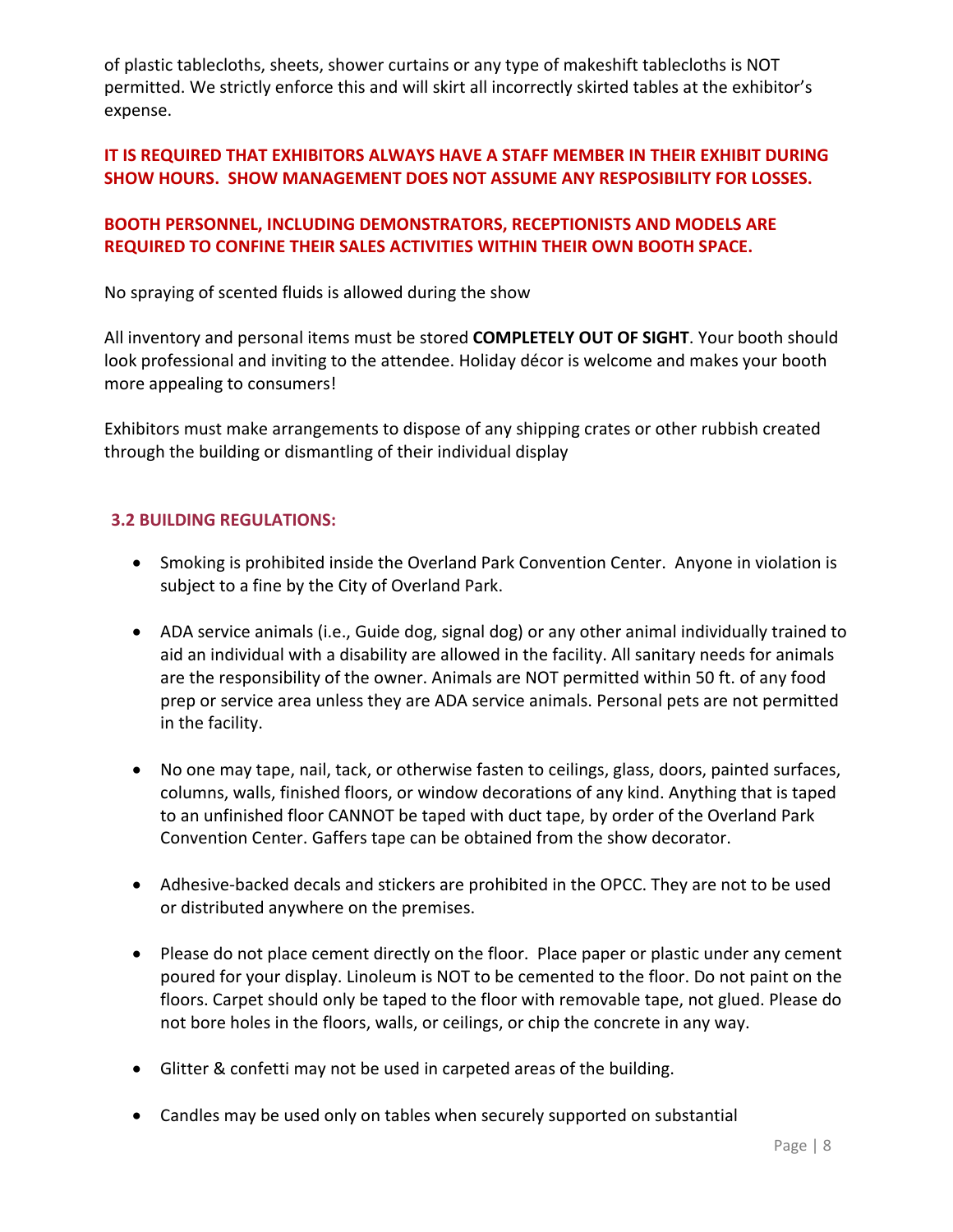noncombustible bases, and properly located to avoid danger of ignition of any combustible materials. Candle flames must be protected and enclosed in glass.

- No helium, propane, or gas containers are allowed by order of the Overland Park Convention Center.
- **HELIUM FILLED BALLOONS ARE NOT ALLOWED IN THE BUILDING.**
- All decorative fountains, etc. must be waterproofed and may be tested by Overland Park Convention Center Engineering prior to installation.
- Do not use any floor drains in the facility, as they may not be operable. Contact Show Management for guidance if you need to dispose of liquid.
- Cars and trucks are not allowed to remain inside the building unless they are deemed as part of an exhibit. Vehicles used as an exhibit must have less than ¼ tank or five (5) gallons of fuel in the gas tank. All fuel tanks shall be locked or effectively sealed in accordance with the Overland Park Fire Marshal, and at least one battery cable shall be disconnected from the ignition system. Ignition keys for vehicles on display shall be kept by a responsible person at the display location for removal of such vehicles from the building in the event of an emergency. Carpeting or Visqueen must be placed underneath the vehicle for any possible leakage.
- No exhibitor will be permitted on the roof of the building for the purpose of installing aerials or for any other reason.

#### **YOUR COMPANY WILL BE RESPONSIBLE FOR ALL DAMAGES TO THE FACILTY.**

#### **3.3 FIRE REGULATIONS:**

The safety of all occupants of the facility is of primary concern. Any unsafe conditions or activity should be **IMMEDIATELY** reported to Show Management and the OPCC Security for corrective measures. The information contained in this outline is a summary of standard operating procedures in cooperation with the Fire Marshal of Overland Park.

- All material used in the construction and decoration of an exhibit must be flame retardant. This includes scenery, backdrops, drapes, table, and dust covers.
- All exits, hallways and aisles are to be kept clear and unobstructed at all times.
- A 20 ft. roadway shall be maintained for fire equipment access to all parts of the building displays.
- No part of a stairway, whether interior or exterior, hallway, corridor, vestibule, balcony, or bridge leading to a stairway or exit, shall be used in a manner that will obstruct its use as an exit or that will present a hazardous condition.
- Storage of any kind is prohibited behind the back drapes or display walls inside display areas. All cartons, crates, containers, and packing materials that are necessary for repacking shall be removed from the show floor. The OPCC inspects all exhibits to ensure compliance.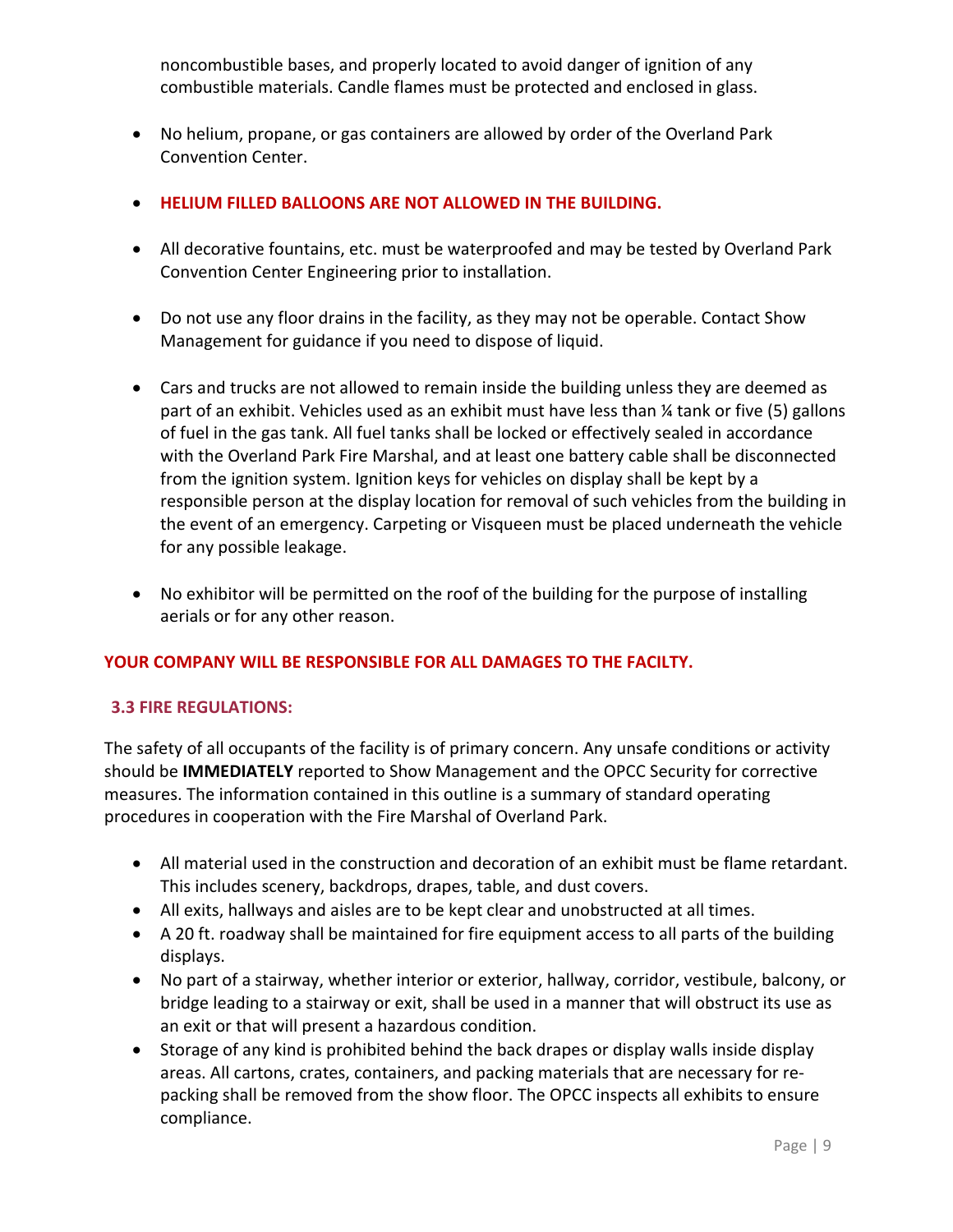- Crates, packing materials, wooden boxes and other highly combustible materials may not be stored in the OPCC. Items such as brochures, literature, giveaways, etc. within the booths are limited to a one-day supply. Consideration will be given for the storage of crates outside the facility.
- No exit door shall be locked, bolted, or otherwise fastened or obstructed at any time the OPCC is open to the public. Moreover, it shall be unlawful to obstruct, or reduce passageway or other means of egress. Additionally, all required exits shall be so located as to be discernible and accessible with unobstructed access thereto.
- All sawdust and shavings shall be thoroughly treated with an approved flame-retardant product, stored and maintained in a manner approved by the Overland Park Fire Marshal. Hay and straw are not allowed in theOPCC.
- The use of liquefied petroleum gasses inside building, tents or other areas is trictly prohibited, except for demonstration purposes when approved by the OPCC and the Overland Park Fire Marshal. Maximum LBG allowed for exhibition purposes is a 16-oz nonrefillable cylinder. There may be a maximum of 24 containers stored in any one location.
- All trash and refuse shall be removed daily from theOPCC.
- Approved fire extinguishing equipment shall be provided and maintained in all areas designated by the OPCC and the Overland Park Fire Marshal.
- All standpipe and hose cabinets shall be kept clear and unobstructed at all times.
- All hydrants and fire department connections shall be unobstructed at all times.
- All electrical connections shall be in accordance with the ElectricalCode.
- All electrical cords, sound cable or other trip hazards shall besafeguarded.
- Automobiles, trucks, tractors, machinery, and other motor vehicles utilizing flammable fuels and are used as part of an exhibit must have less than ¼ tank or five (5) gallons of fuel in the gas tank. All fuel tanks shall be locked or effectively sealed in accordance with the Overland Park Fire Marshal, and at least one battery cable shall be disconnected from the ignition system. Ignition keys for vehicles on display shall be kept by a responsible person at the display location for removal of such vehicles from the building in the event of an emergency. Carpeting or Visqueen must be placed underneath the vehicle for any possible leakage.
- All appliances fired by natural gas shall be approved by the Facility Operations Manager, the OPCC and the Overland Park Fire Marshal, and installed in accordance with NFPA 54 National Fuel Gas Code before beingused.
- The OPCC and the Overland Park Fire Marshal must approve the use of welding and cutting equipment for demonstration purposes.
- Cylinders of compressed gasses are prohibited unless approved by the Fire Marshal and secured according to the requirements outlined in the 1997 Uniform Fire Code. The Facility Public Safety Manager along with the OPCC and the Overland Park Fire Marshal shall check egress of the facilities before it is occupied for any use. If such inspection reveals that any element of the required means of egress is obstructed, inaccessible, locked, fastened, or otherwise unsuited for immediate use, admittance to the building shall not be permitted until necessary corrective action has been completed.
- There shall be no obstruction blocking exit doors from the outside of the OPCC, such as vehicles parked in front of the doorways or barricades across sidewalks, etc.
- No curtains, drapes, or decorations shall be hung in such a manner as to cover any exit signs.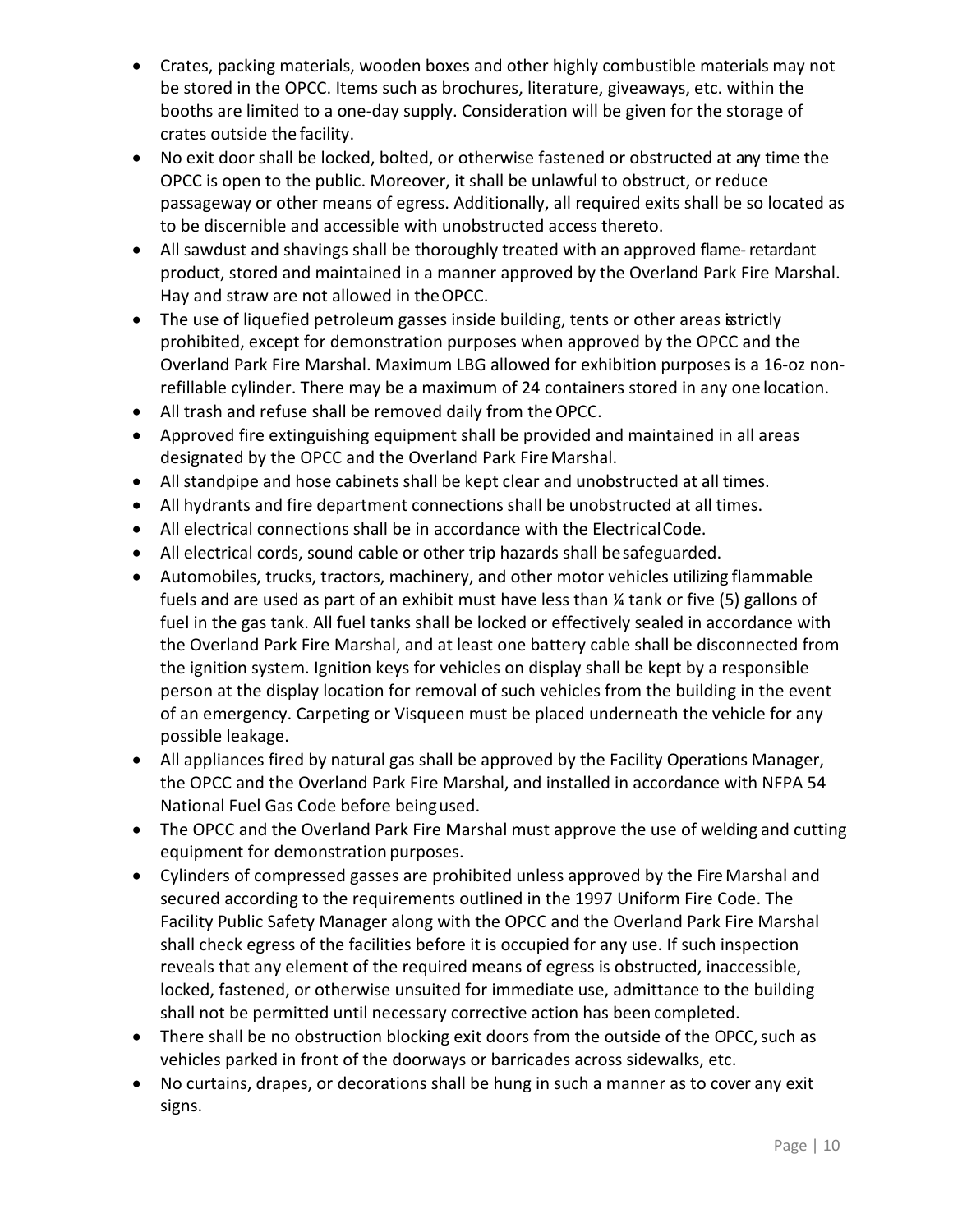- No vehicles shall be parked in fire lanes outside the OPCC. Such vehicles will be subject to towing at the owner's expense.
- No flammable liquid or material shall be used or admitted inside of the OPCC except by approval of the OPCC and the Overland Park Fire Marshal. Prohibited materials include, but are not limited to kerosene, motor fuel, explosives, cryogenic gasses, etc.
- No person shall cause or permit any open flame, candles, and torches, etc. to be used in any place of assembly, except that candle may be used on tables if securely supported on substantial noncombustible bases so located as to avoid danger of ignition of combustible materials and only if approved by the authority having jurisdiction. The candle flames shall be protected.
- All cooking appliances shall be equipped with ventilating hoods and equipment as deemed necessary by the Fire Marshal and installed in accordance with the provisions of the City Building and Fire Codes. Cooking equipment shall be placed on a noncombustible surface, such as metal, hardwood board or glass and be separated from each other by a minimum horizontal distance of 2 ft. Countertop fryers not exceeding 288 square inches and single well may be used without the necessary ventilating hood and surface protection requirement, provided there are two (2) ten (10) pound B.C. extinguishers positioned on each side of said fryer. All cooking appliances shall be listed by a NATIONAL TESTING AGENCY, i.e., Underwriters Laboratory or Factory Manual.
- All cooking equipment shall have regulator(s) at appliance and gas cylinder(s). All supply lines (tubing or hoses) shall be lead-tight and in good repair. Hoses shall be listed for the type of product it supplies.
- All aisles in the exhibit hall shall be maintained at a minimum of ten (10) feet clearance.
- All covered structures in excess of one hundred (100) square feet in area shall be protected by an automatic smoke detection system approved by the Fire Marshal.

#### **ALL ABOVE REGULATIONS ARE REQUIRED UNDER THE FIRE CODES OF THE STATE OF KANSAS.**

#### **THE OVERLAND PARK FIRE MARSHAL RESERVES THE RIGHT TO MAKE ANY FINAL DECISION REGARDING THE ABOVE REQUIREMENTS.**

#### **3.4 SECURITY:**

While the Holiday Boutique has 24-hour security, Marketplace Events and the OPCC does not assume responsibility for lost, stolen or damaged merchandise. Exhibitors should be prudent and not leave valuables unattended within exhibit space. Secured storage spaces are the OPCC may be available to purchase during the show, on a first come first serve basis. Storage space is very limited, so it is highly recommended that you purchase your space well in advance. Contact Show Management for questions about storage spaces.

Security Suggestions:

Do not leave your booth unattended during the set-up, show or move-out period. Do not leave small items, one-of-a-kind special samples, prototypes, generated leads, or extremely valuable merchandise in your booth overnight.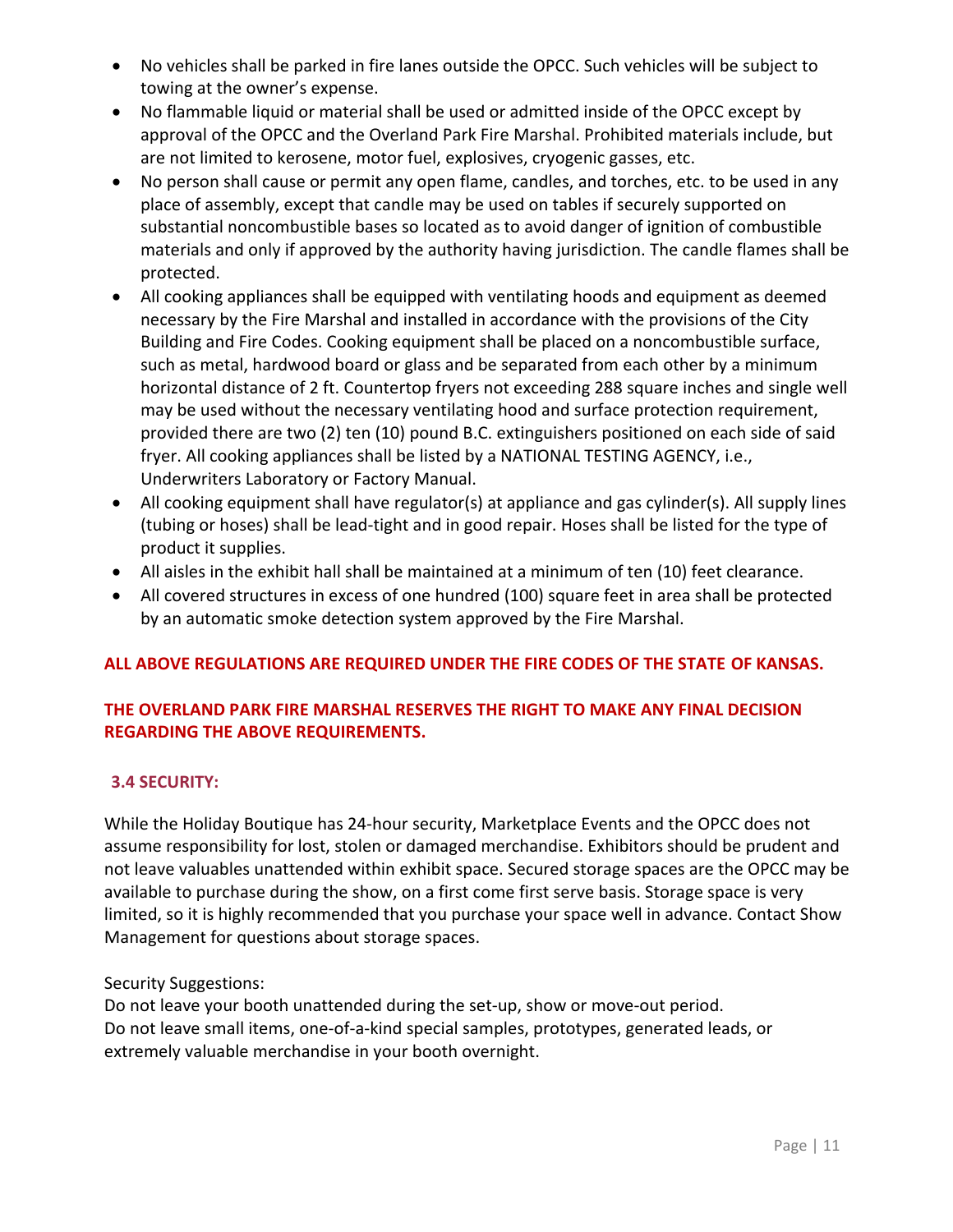#### **3.5 INSURANCE:**

Neither Show Management nor the OPCC will accept responsibility for injury to persons, loss of, or damage to products, exhibits, equipment of decorations by fire, accident, theft, or any other cause while in the building.

The Insurance clause is #5 on the Terms and Conditions page of all booth space contracts. For easy reference, exhibitors are required to have:

- Comprehensive General Liability and All Risk Property insurance
- Coverage must be from the start of move-in to the end of move-out
- Coverage of at least \$1,000,000 for each separate occurrence
- Name Marketplace Events LLC and the venue as additional insured
- Provide a copy of certificate of insurance to MPE

#### **EXHIBITORS MUST PROVIDE ADEQUATE INSURANCE FOR THEIR OWN PERSONNEL, EXHIBITS AND MATERIALS AGAINST ALL SUCH HAZARDS.**

No alcohol may be consumed on show site other than during designated times and locations as specified in this Exhibitor Service Manual and/or on posted signage by the show facility/convention center. Alcohol consumption is strictly forbidden during all move-in and move-out hours. Additionally, the use or distribution of illegal drugs is strictly forbidden. Any persons including exhibitors, service providers, employees, attendees, or anyone else working at or attending the show that does not comply with this policy will be removed from the show and their credentials will be revoked.

#### **3.6 MICROPHONES, AUDIO EQUIPMENT AND MUSIC:**

Use of microphones, audio equipment and musical instruments is NOT permitted at any time during the show.

#### **3.7 PHOTOGRAPHS & OTHER COPYRIGHTED MATERIAL:**

Each exhibitor is responsible for obtaining all necessary licenses and permits to use photographs or other copyrighted material in exhibitor's booth or display. No exhibitor will be permitted to use any copyrighted material, such as photographs or other artistic works, without first presenting to Marketplace Events proof that the exhibitor has, or does not need, a license to use such copyrighted material. Marketplace Events reserves the right to remove from the exhibit all or any part of any booth or display which incorporates photographs or other copyrighted material and for which the exhibitor fails to produce proof that the exhibitor holds all required licenses. The exhibitor shall remain liable for all claims, causes of action, suits, damages, liability, expenses, and costs, including reasonable attorney's fees, arising from or out of any violation of infringement (or claimed violation or infringement) by exhibitor, exhibitor's age or employees of any patent, copyright or trade secret rights or privileges.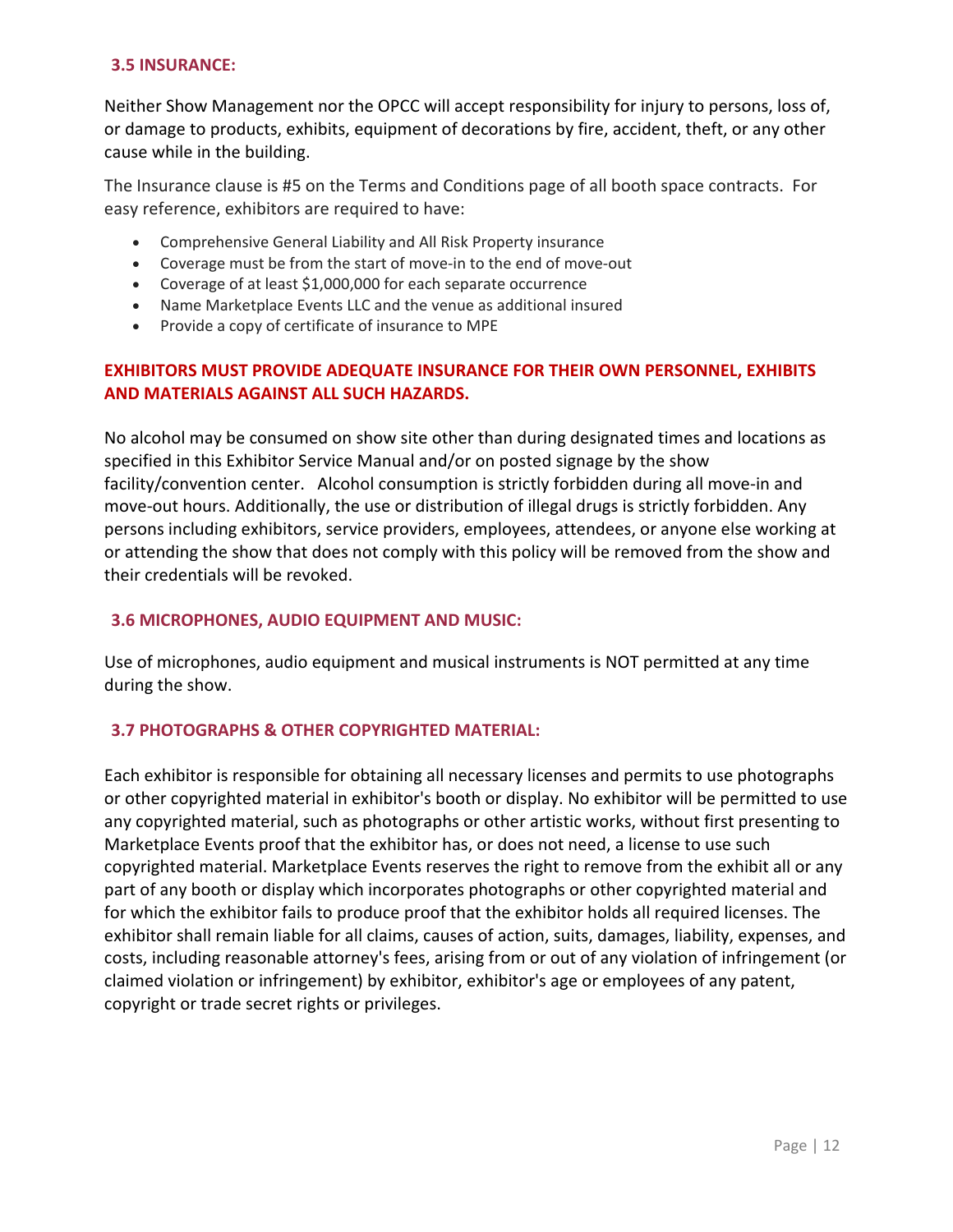#### **3.8 SOLICITING, SAMPLES (INCLUDING FOOD) & SOUVENIRS:**

Displays, demonstrations or distribution of samples, souvenirs, promotional material and soliciting of business must be confined to the exhibitor's booth space. Such activities are not permitted in the aisles, restaurants, entrance areas, hallways, or other exhibits.

#### **ALL FOOD SAMPLING MUST BE APPROVED BY SHOWMANAGEMENT**

#### **FOOD SAMPLING GUIDELINES**

Securing of all necessary licenses, permits, etc. is the responsibility of the exhibitor.

The City of Overland Park is enforcing anyone distributing non-pre-packaged food to follow specific guidelines for preparation and sanitation in a public show. Each vendor must submit a temporary food service application to directly to their website at **NO LATER THAN OCTOBER 15, 2021.**

[https://www.opkansas.org/city-services/permits-licenses-inspections-directory/permits](https://www.opkansas.org/city-services/permits-licenses-inspections-directory/permits-inspections-for-restaurants-liquor-food-trucks/%23foodpermits)[inspections-for-restaurants-liquor-food-trucks/#foodpermits](https://www.opkansas.org/city-services/permits-licenses-inspections-directory/permits-inspections-for-restaurants-liquor-food-trucks/%23foodpermits)

Securing of all necessary licenses, permits, etc. is the responsibility of the exhibitor.

- Food and Beverage samples must not be greater than two (2) ounces, and must be manufactured, processed, or distributed by the exhibiting firm and must be related to participation in the event.
- The OPCC will provide hand washing stations for vendors who require food inspections. The stations will need to be placed within twenty (20) feet of each food vendor.
- For public health reasons, restrooms, concession stand and/or facility kitchens may not be used as exhibitor clean-up areas. The Exhibitor is responsible for all costs associated with the disposal of trash, waste, grease, etc. from exhibitor sampling.
- Items such as candy bars and bottled water must be purchased from the food and beverage department. Outside food is prohibited in the OPCC. A hard candy dish provided complimentary by an exhibitor at their booth may be exempt, so long as the candy is bite sized and individually packaged.
- Exhibitors are responsible for complying with all Overland Park and Johnson County Health Department regulations regarding food sampling, storage, equipment, temperature, etc. If an exhibitor is not in compliance or does not obtain the proper permits, the Johnson County Health Department reserves the right to shut down said booth for the duration of theshow.

#### **SECTION 4: EXHIBITOR BADGES, PARKING, COMPLIMENTARY PASSES, ETC.**

**Exhibitor Badges will be held at the show office and can be picked up during move-in. Please do not wait until the morning of show open to come get them, as you won't be able to get through security to enter the building without a badge.**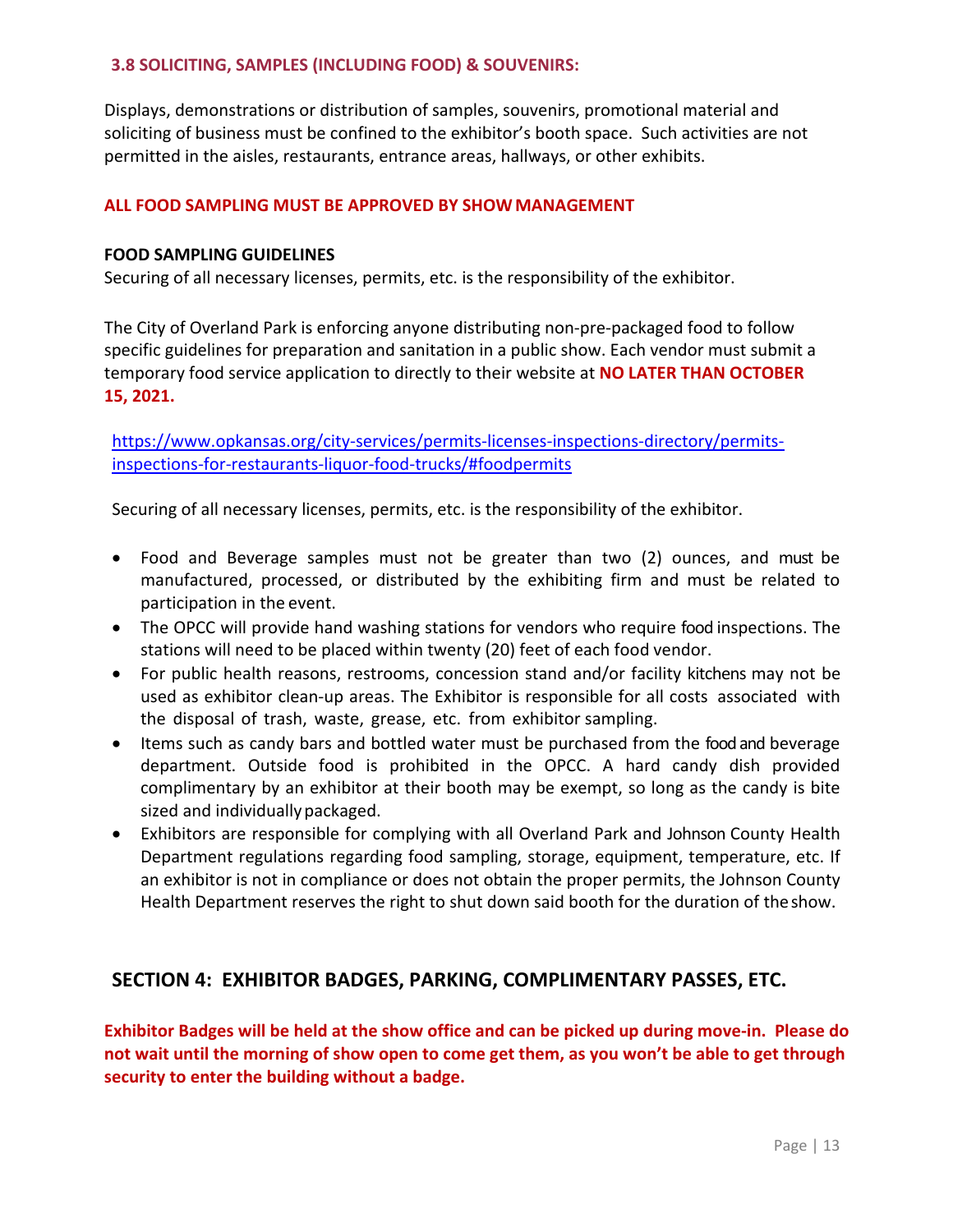#### **4.1 EXHIBITOR BADGES:**

For security reasons, all personnel working a booth is required to have credentials in the form of an Exhibitor Badge. Exhibitor badges allow admittance to the show each day. These credentials are only for principals and employees who are working in the exhibit space.

Exhibitors will be provided (5) badges per company. Additional badges can be pre-ordered at a cost of \$10.00 each. To place and order, please contact the Show Coordinator, Ryan McCune, via e-mail at **[RyanM@mpeshows.com](mailto:RyanM@mpeshows.com)**

#### **4.2 EXHIBITOR PARKING:**

Parking is free. The covered lot will be for exhibitors on a first come first serve basis. Once that lot is full, additional parking is available in the Black & Veatch lot. The north parking lot is for shoppers only. **EXHIBITOR PARKING IS NOT PERMITTED IN THE NORTH LOT.**

All box trucks and trailers (not vans) are required to park in the Black & Veatch parking lot, located just south of College Blvd. on Lamar. This lot can be used as of 6:00 pm Thursday. During show hours, the covered lot will be for exhibitors on a first come first serve basis. Once that lot is full, additional parking is available in the Black & Veatch lot. The north parking lot is for shoppers only.

Vehicles may unload their product, equipment, etc. at the building, but quickly move to these designated areas after unloading. Throughout the scheduled event, if trucks need to restock, opportunities for unloading will be accommodated.

#### **4.3 COMPLIMENTARY & DISCOUNT TICKETS:**

Exhibitors will be provided a total of (40) complementary e-tickets per company.

Each exhibitor will receive online ticket redemption codes valid for 40 complimentary e-tickets These will be emailed out 30 days prior to the show. Tickets will only be emailed out if your account has been settled in full. Pass your unique code along to your customers, who can go online and use it as a coupon code to redeem free tickets to the show using our online ticketing system

If you do not receive your tickets or you would like to request more, contact **[RyanM@mpeshows.com](mailto:RyanM@mpeshows.com)**.

If you wish to leave tickets at Will Call, you may redeem and print tickets using your unique code. See Will Call section below for how to leave them for your guests at the show. COMPLIMENTARY TICKETS ARE NOT PERMITTED TO BE DISTRIBUTED AT THE ENTRANCE TO THE SHOW. Use your tickets to invite potential customers to the show, as a thank you to good customers or for friends and family.